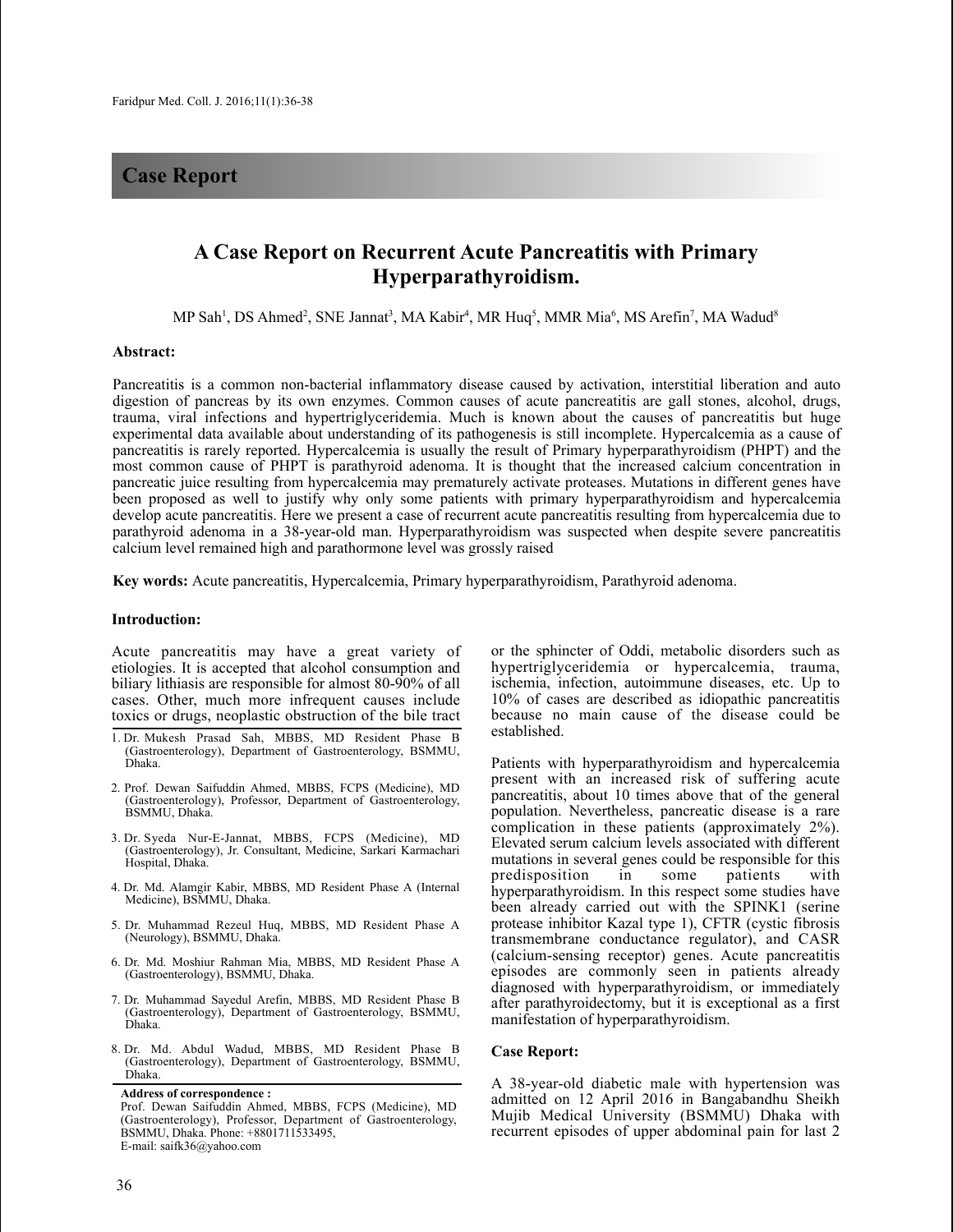years. Each episode occurred 1-2 months interval and persisted for about 5-7 days. He gave no history of indigestion, vomiting, change of bowel habit or change in color of his stool or urine. He smoked ten cigarettes per day for fifteen years but had no history of drug or alcohol abuse. He remained completely symptom free in between the episodes. He admitted himself to a private hospital 10 months back for abdominal pain with high serum amylase and Magnetic Resonance Cholangio Pancreatography (MRCP) was done which was negative, whereupon he was diagnosed with idiopathic pancreatitis. Further evaluation to confirm the etiology of recurrent pancreatitis, we found elevated serum calcium level and parathyroid levels. Ultrasound examination and SPECT scan with Tc-99 m-sestamibi localized a solitary mass below the right lobe of the thyroid gland (Figure I).



Figure 1: <sup>99</sup>m Tc-sestamibi scintigraphy of parathyroid glands; Early & delayed images showed fairly uniform and radiotracer concentration & persistence of radiotracer concentration in lower pole of right lobe respectively- suggestive of parathyroid adenoma/ hyperplasia in lower pole of right lobe

The thyroid gland was not enlarged. The rest of the physical examination was unremarkable.

Investigations (Table I) revealed a high white blood cell count with normal hemoglobin and platelet counts, raised glucose level, elevated lipase, high calcium and low inorganic phosphate with raised parathyroid hormone (PTH) levels. Kidney and liver function tests, albumin and triglyceride levels were all within normal limits. USG of thyroid and 99 mTc-sestamibi scintigraphy of parathyroid glands revealed right sided parathyroid adenoma. Following his recovery from acute pancreatitis, the patient then underwent an open bilateral neck exploration, which revealed a right inferior parathyroid adenoma; the mass was removed.

|  | <b>Table-I:</b> Investigations |
|--|--------------------------------|

| Investigations              | Result                                                                                                                                                                                    |
|-----------------------------|-------------------------------------------------------------------------------------------------------------------------------------------------------------------------------------------|
| Haemoglobin                 | 13.8 gm/dl                                                                                                                                                                                |
| ESR                         | 75 mm in $1^{\text{st}}$ hour                                                                                                                                                             |
| <b>Total count of WBC</b>   | 16000/mm <sup>3</sup>                                                                                                                                                                     |
| Platelet count              | 350000/mm <sup>3</sup>                                                                                                                                                                    |
| <b>FBS</b>                  | 7.4 mmol/L                                                                                                                                                                                |
| Sugar 2hrs ABF              | 15.1 mmo/L                                                                                                                                                                                |
| $HbA_1C$                    | 9.1%                                                                                                                                                                                      |
| Creatinine                  | $0.89$ mg/dl                                                                                                                                                                              |
| ALT (SGPT)                  | 54 U/L                                                                                                                                                                                    |
| S. Lipase                   | 3250 U/L                                                                                                                                                                                  |
| F. Triglycerides            | $138$ mg/dl                                                                                                                                                                               |
| S. Albumin                  | 40 gm/L                                                                                                                                                                                   |
| S. Calcium                  | $11.2$ mg/dl                                                                                                                                                                              |
| S. Alkaline Phosphatase     | 179 U/L                                                                                                                                                                                   |
| S. Parathyroid Hormone      | 233.4 pg/ml                                                                                                                                                                               |
| (PTH)                       |                                                                                                                                                                                           |
| S. Magnesium                | $1.7 \text{ mg/dl}$                                                                                                                                                                       |
| S. Inorganic Phosphate      | $2.2 \text{ mg/dl}$                                                                                                                                                                       |
| USG of Abdomen              | Normal                                                                                                                                                                                    |
| X-Ray abdomen               | Normal                                                                                                                                                                                    |
| <b>MRCP</b>                 | Normal                                                                                                                                                                                    |
| <b>USG of Thyroid Gland</b> | A hypo echoic well<br>circumscribed soft tissue<br>mass(measuring 17.4 x<br>11.4 mm) is seen in<br>lower pole of right lobe<br>of thyroid gland-<br>suggestive of a<br>Parathyroid gland. |
| 99mTc-sestamibi             | Early & delayed images                                                                                                                                                                    |
| scintigraphy (Figure I)     | showed fairly uniform<br>and radiotracer<br>concentration &<br>persistence of<br>radiotracer<br>concentration in lower pole                                                               |

#### **Discussion:**

Hyperparathyroidism is a rare cause of pancreatitis. The hypercalcemia seen with PHPT has been associated with both acute and chronic pancreatitis since the mid-20<sup>th</sup> century. The first report dates back to 1940 by Smith and Cook<sup>1</sup>. Prinz et al<sup>2</sup> in their study of 1475 patients with acute pancreatitis found HPT accounting for only five (0.4%) cases. However, in patients with HPT and resulting hypercalcemia, pancreatitis occurs ten to twenty times more often than